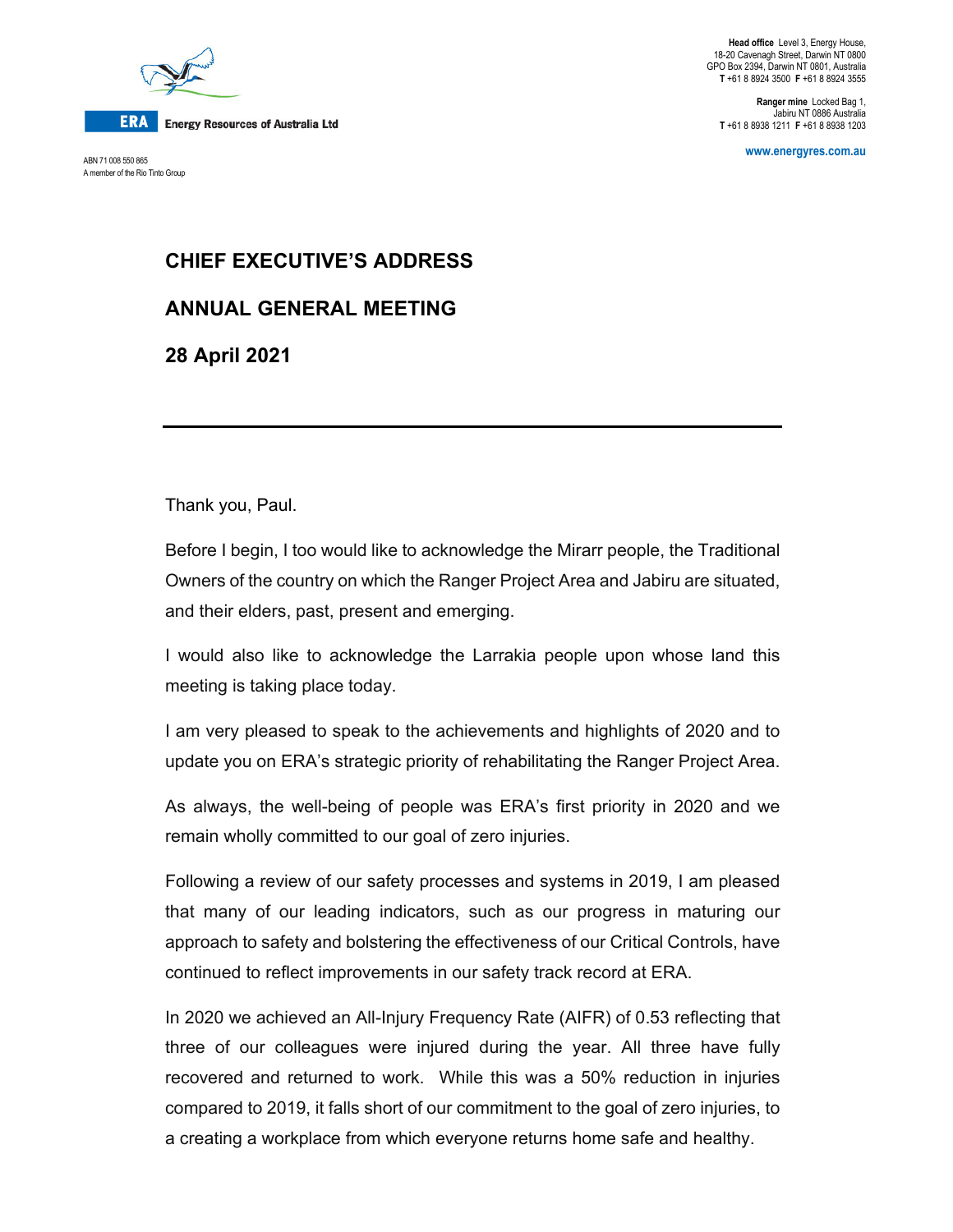

The ERA team is focused on safety and looking out for each other, and we consider the goal of zero harm to be our absolute priority, a goal that is genuinely achievable. I am pleased to report that for the year-to-date in 2021 we have not had any lost time or medical treatment injuries. We must never become selfcongratulatory or complacent, however I would like to acknowledge the ERA team for this positive start to the year.

As the Chairman has mentioned, the COVID-19 pandemic made 2020 a uniquely challenging year.

Caring for our people and local communities was our first priority at all times, and in response to the pandemic we implemented a comprehensive COVID-19 Management Plan. This meant significant changes for ERA's workforce who faced restrictions on travel, the rapid implementation of very thorough health screening and hygiene protocols, and changes in how the team went about its daily routines at site and in the Darwin office.

In addition, the segregation of employees in all our facilities and vehicles, according to whether they lived in Jabiru or were from outside of West Arnhem, was a challenging task but critical and ultimately very successful.

ERA's efforts in managing the COVID-19 risks earned commendation from our key stakeholders. Indeed, the value of our relationships with stakeholders has never been more evident than during the challenges of the COVID-19 Pandemic. We thank the Mirarr Traditional Owners, community partners, and other stakeholders and the many medical and Government advisers for their support during this time. Their guidance, expertise and support enabled ERA to successfully adapt its operations safely while protecting the local communities and upholding all Government mandated health protocols.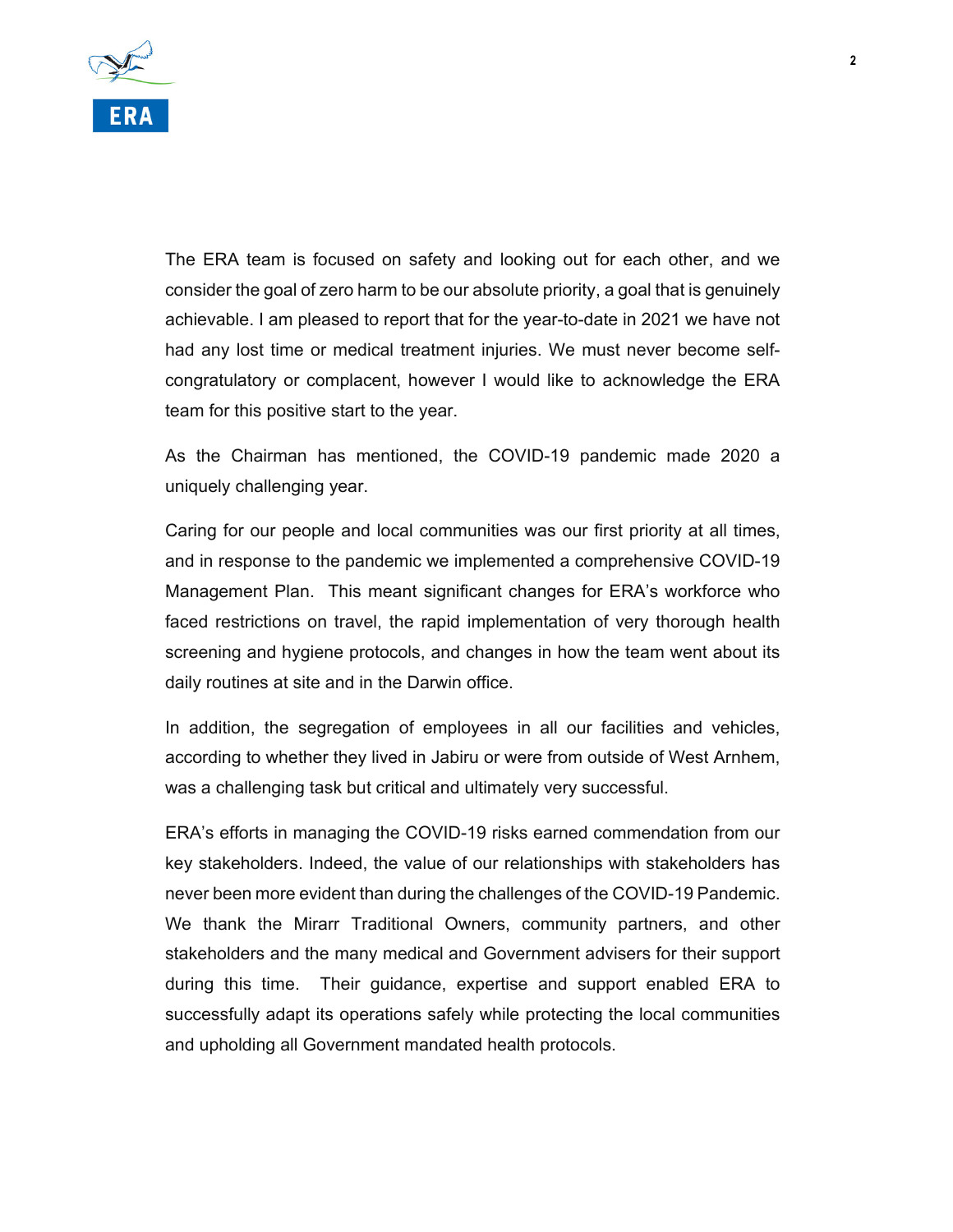

While a human health crisis first and foremost, COVID-19 also represented a threat to continuing Ranger operations.

It is testament to the commitment of the ERA workforce that processing and rehabilitation activities did, in fact, keep running throughout this entire period. I particularly want to thank those team members who worked for extended periods away from home to achieve this outcome, and to the employees and their families residing in Jabiru who were often unable to leave the town for extended periods.

Being able to continue operating throughout 2020 was important to ensuring the reliable supply of product to our customers, delivering on our rehabilitation commitments, maintaining employment, and optimising economic outcomes for both the region and the business in our last full year of processing at Ranger.

It is a credit to the ERA team that in the midst of COVID-19 and a volatile uranium oxide market, and in the lead up to cessation of processing, we were able to operate the Ranger plant safely and deliver 2020 production of 1,574 tonnes at the upper end of our guidance of 1,200 to 1,600 tonnes. This was a creditable result in the face of declining stockpile grades which was offset by record annual throughput from a forty year old plant in its final year of operation – a quite amazing achievement.

This performance, along with the outstanding productivity breakthroughs that continue to be delivered by our business-wide transformation program, resulted in the Company exceeding its sales revenue and cash margin targets for 2020 and recording a net profit after tax of \$11 million compared to \$6 million in 2019. I would like to thank the team at ERA for their commitment, ideas and energy in delivering productivity improvements and in a manner that did not compromise our care for people and country.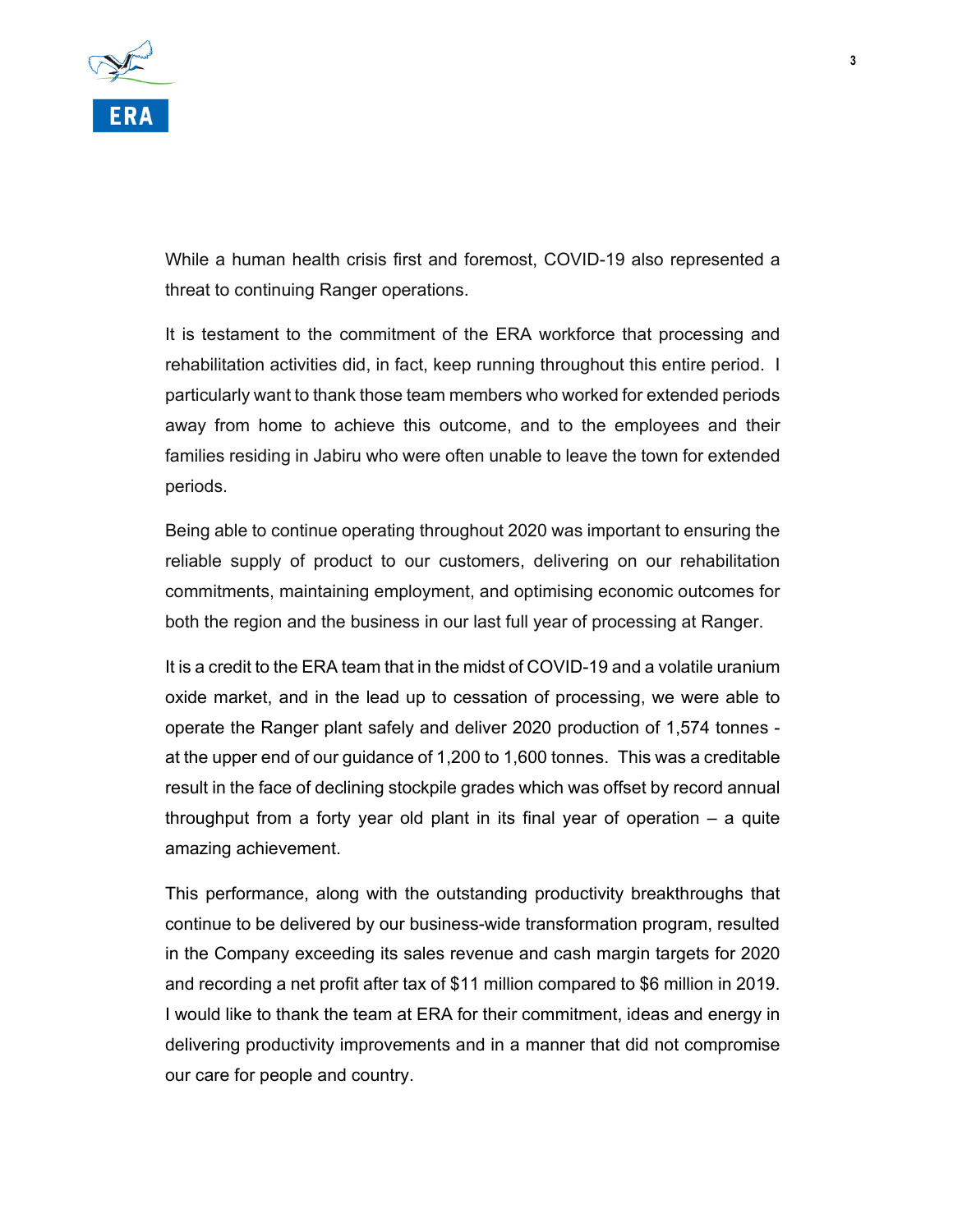

Caring for country is a major priority for the Company. In addition to protecting the surrounding environment from any impacts of mining operations, we continued to make good headway with the progressive rehabilitation of the Ranger site. In 2020, we spent \$80 million on rehabilitation including tailings transfer, Pit 1 backfill and water treatment projects. The completion of the backfill of Pit 1 was a notable milestone for our business as we progressively deliver on our priority of best in class rehabilitation at Ranger. A further milestone was reached in March this year with commencement of revegetation on Pit 1.

During 2020 we made significant progress toward completing the bulk transfer of tailings from the Tailings Storage Facility to Pit 3, with the final material moved in February 2021. The Brine Concentrator performed strongly in 2020 and has proven to be a very effective investment in water management at Ranger.

Our rehabilitation activities are carried out in accordance with a rigorous, integrated closure plan. The 2019 update to the Ranger Mine Closure Plan was approved by the Commonwealth and Northern Territory Governments in May 2020. A further annual update was submitted to the relevant Ministers and made publicly available on the first of October last year. The Plan is detailed and robust, reflecting ERA's knowledge, experience and collaboration with regulators, scientific experts and external stakeholders in the ongoing task of progressive rehabilitation. The Plan sets out the roadmap for the work of the next five years and I am confident it will result in positive and effective closure outcomes and create a legacy that will benefit future generations.

In February 2020 we successfully completed the Entitlement Offer raising \$476 million to ensure we could deliver the Mine Closure Plan and meet our rehabilitation commitments. Thank you to all involved in successfully implementing the Entitlement Offer.

While a key objective of ERA's COVID-19 Management Plan was to help prevent the spread of the virus into local communities, an unfortunate consequence was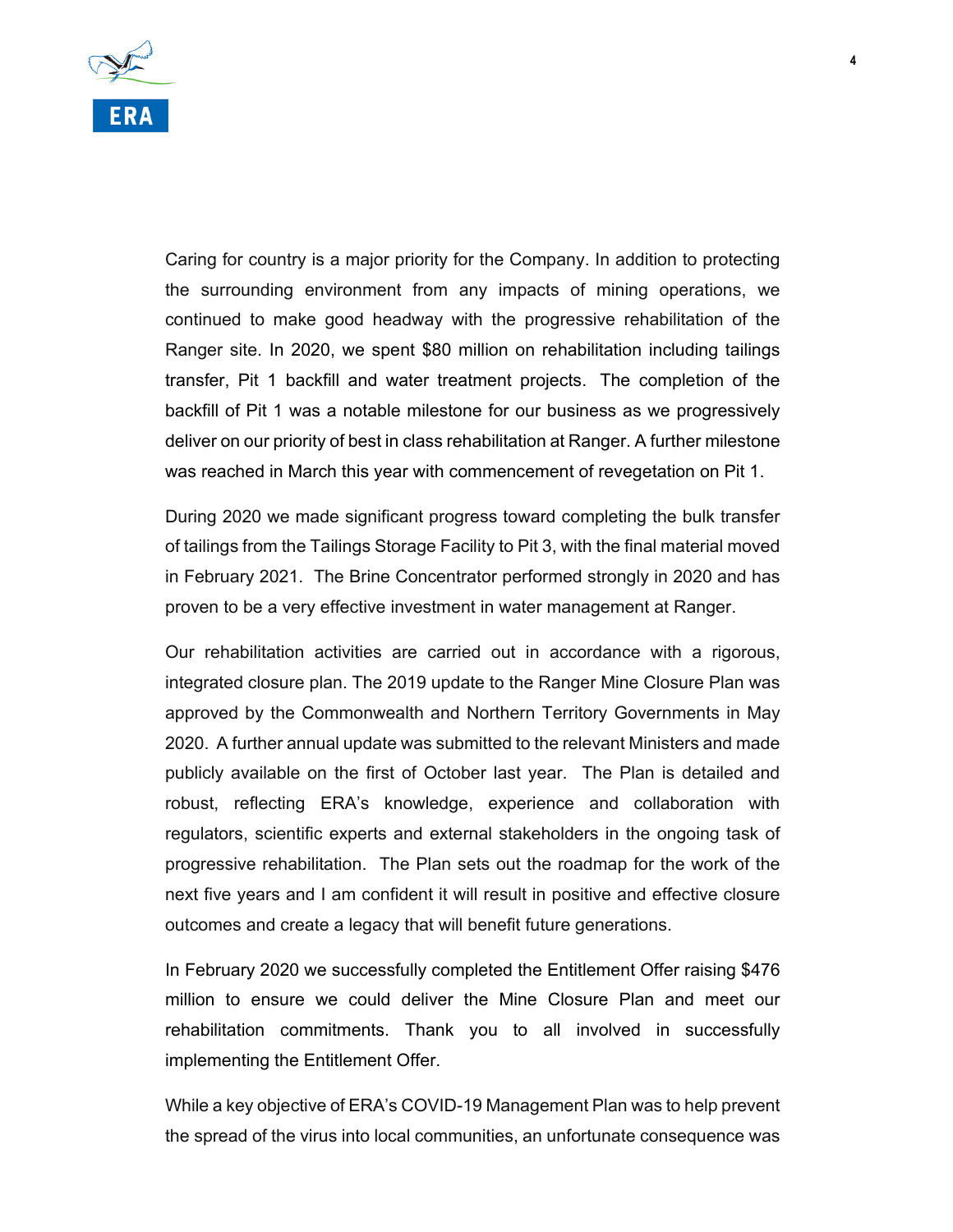

to limit direct engagement, and especially on-country visits, with the Mirarr Traditional Owners in 2020. This was personally disappointing as I greatly value these opportunities for personal interaction and discussion, to be able to listen to the Mirarr aspirations and concerns and to share our progress with them. Nevertheless, there has been continuous communication and consultation between the Company and the Mirarr, through the Gundjeihmi Aboriginal Corporation and the Northern Land Council, on a range of matters such as the Ranger Mine Closure Plan, progressive rehabilitation, environmental and cultural protection and the future of Jabiru. I thank the Mirarr and their representatives for their continuing support in pursuing our common objectives.

Pleasingly, we have been able to welcome representatives of the Mirarr on site on several occasions in the first few months of this year. We were pleased to show the Mirarr land owners the progress achieved to date on Ranger rehabilitation, which included the very first plantings of seedlings on the successfully backfilled Pit 1. Very importantly these visits are an opportunity to listen and receive feedback from the Mirarr about their expectations about plant species, landform and ground conditions as well as other aspects of the site's rehabilitation.

We extend our thanks to the Mirarr, GAC and NLC for this opportunity and look forward to our continued dialogue and consultation.

Processing operations ceased at Ranger on the 8 January this year as required under our Commonwealth and Northern Territory regulatory framework. This was an historic milestone, marking the end of 40 years of Ranger production operations. And for many of our employees, the cessation of processing at Ranger brought to an end their work at ERA. It was sad to farewell these colleagues however it was also pleasing to note the success of the My Future Plan program which has been designed and implemented to support them in their life after ERA. From redeployment and retraining opportunities through to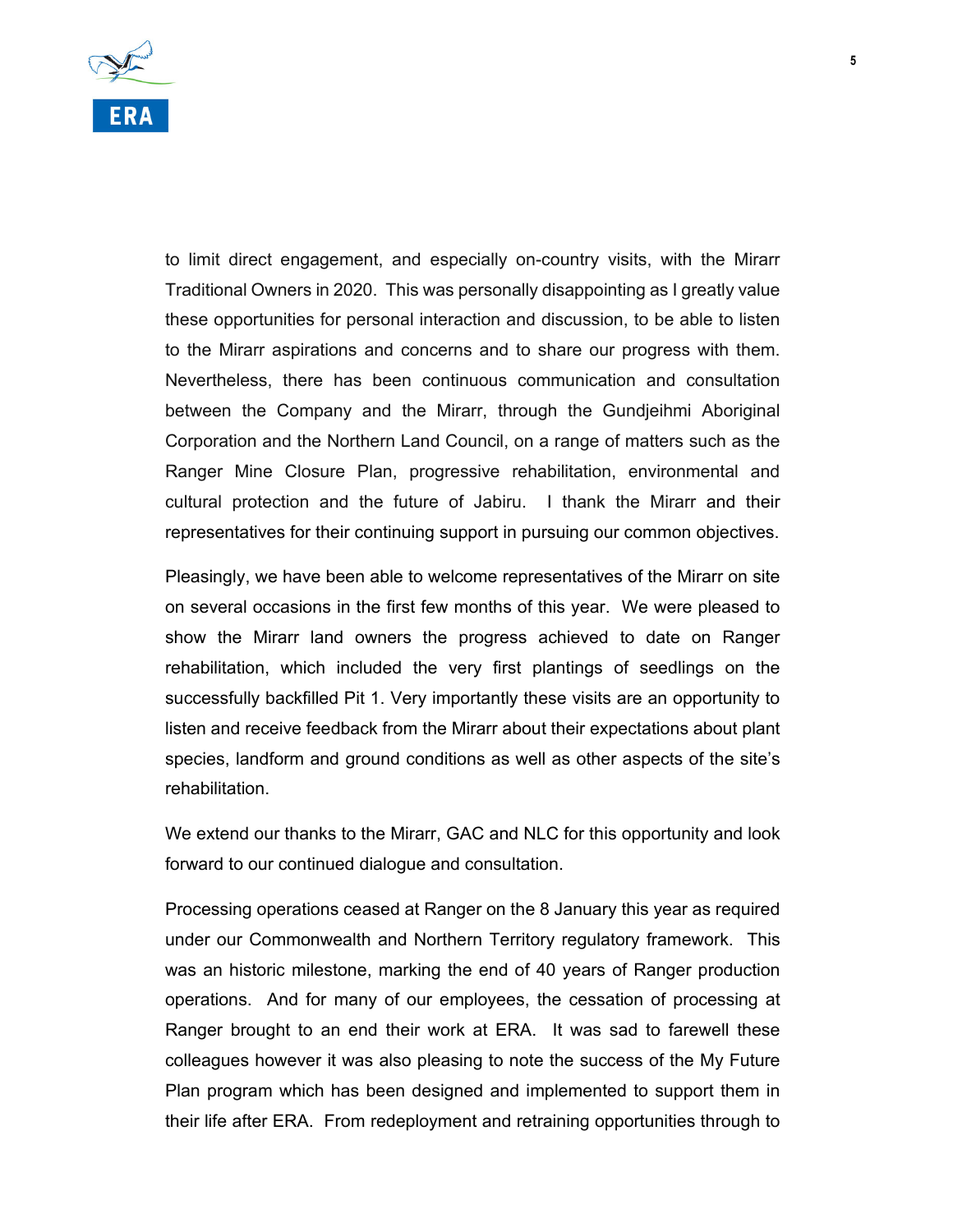

the support for families relocating from Jabiru, the program has been enormously successful with 95% of the workforce having participated and developed a personal plan.

We thank these employees for their contribution to ERA over many years and for the efforts they have made both in fulfilling our purpose of providing clean energy to the world, and in preparing for the safe and comprehensive rehabilitation of Ranger. We wish them all the best with their future plans.

The cessation of processing has also meant changes for the township of Jabiru.

ERA has played a leading role in the growth and development of Jabiru over more than 40 years and is a proud member of the local community. ERA is a member of the Jabiru Taskforce which is supporting the transition of Jabiru to a new Section 19A township lease and the handover of the land to a community entity representing the Mirarr Traditional Owners.

With a number of our resident workers having recently left the Company and departing Jabiru, housing is being freed up for rectification works and handover to the new leaseholders of Jabiru. This housing was originally built by ERA. I believe this investment will always be a positive legacy granted to the new leaseholders of Jabiru.

As Chief Executive, I am enormously proud to lead and represent the people who work for ERA. That has never been truer than in the last year, which has been uniquely challenging.

ERA's people have worked tirelessly over the past year across multiple fronts:

- In our final year of processing, they continued the safe and reliable production of uranium oxide to our customers around the world delivering on our commitment to provide clean energy for the world.
- They have upheld our values to care for people and country